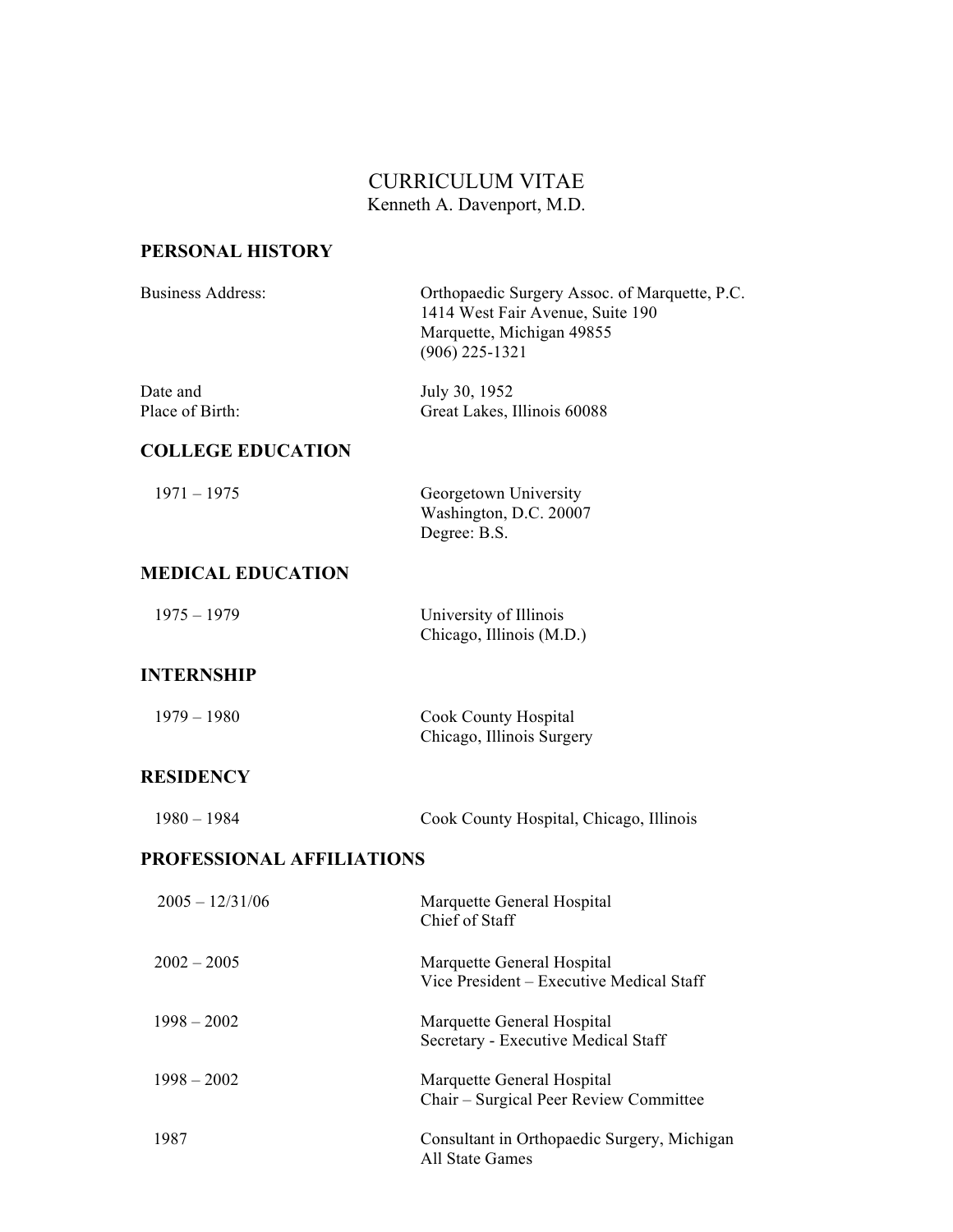# **PROFESSIONAL AFFILIATIONS**

(Continued)

| $1986 -$ Present          | Volunteer Team Physician<br>Northern Michigan University                                       |
|---------------------------|------------------------------------------------------------------------------------------------|
| $1986 -$ Present          | Volunteer Team Physician<br>Marquette High School & Surrounding Schools                        |
| $1986 -$ Present          | Attending physician Marquette General Hospital                                                 |
| $1985 - 1986$             | Clinical Instructor, Sports Medicine, Division of<br>Orthopaedic Surgery, Cook County Hospital |
| $1984 - 1986$             | Consultant in Orthopaedic Surgery, Great Lakes<br>Naval Base                                   |
| $1984 - 1986$             | Basic Science Instructor, Cook County Hospital                                                 |
| <b>MEDICAL LICENSURE</b>  |                                                                                                |
|                           | State of Illinois (36-060856)<br>State of Michigan (050335)                                    |
| <b>BOARD CERTIFIED</b>    |                                                                                                |
| 1987                      | American Board of Orthopaedic Surgeons                                                         |
| <b>MEDICAL SPECIALTY</b>  |                                                                                                |
| $1986 -$ Present          | Orthopaedic Surgery                                                                            |
| <b>STAFF APPOINTMENTS</b> |                                                                                                |
|                           | Marquette General Hospital, Marquette, Michigan<br>Baraga County Memorial Hospital, L'Anse, MI |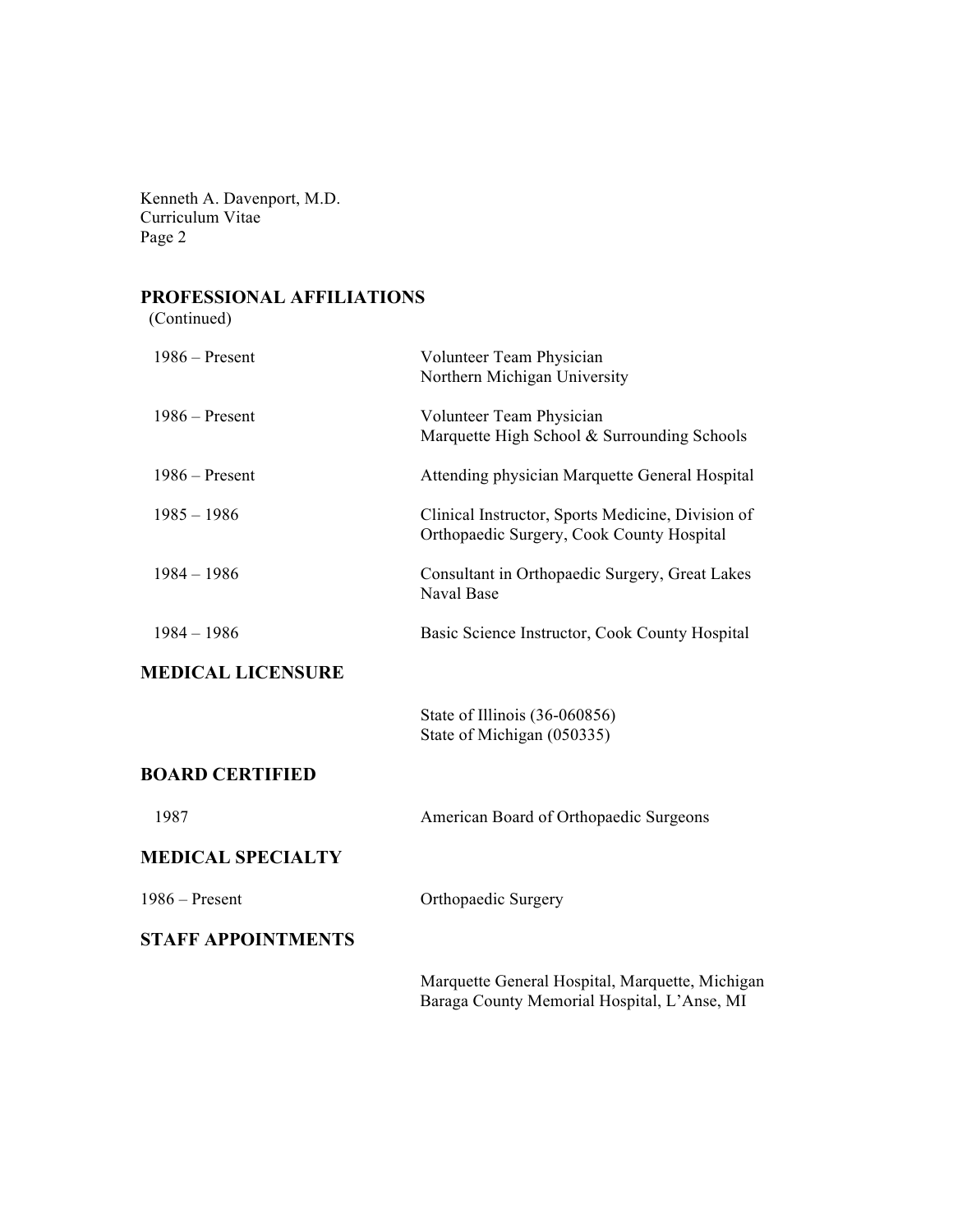## **TEACHING APPOINTMENTS**

|                      | Clinical Instructor – Department of Surgery<br>College of Human Medicine – Michigan State University                                                |
|----------------------|-----------------------------------------------------------------------------------------------------------------------------------------------------|
|                      | Clinical Instructor - Orthopaedic Surgery<br>Marquette General Family Care Residency Program                                                        |
|                      | Clinical Instructor - Northern Michigan University<br>Athletic Trainer's Program                                                                    |
| 2001 - Present       | Preceptor – Central Michigan University PA Students                                                                                                 |
| 1995-1996            | First Aid Instructor – Boy Scouts of America                                                                                                        |
| 1996                 | <b>EMS</b> Instructor Orthopaedic Surgery                                                                                                           |
| <b>PRESENTATIONS</b> |                                                                                                                                                     |
| 1988                 | "Bone and Joint Infection," "Intramedullary Fixation of<br>Long Bone Fractures." Grand Rapids, Michigan                                             |
| 1988                 | "Flexible Intramedullary Nail of Unstable Femur<br>Fractures," American Academy of Orthopaedic<br>Surgeons Annual Meeting, Atlanta, Georgia         |
| 1988                 | "Treatment of Acutely Infected Total Hip Arthroplasty<br>Via an Implantable Pump," International Implantable<br>Device Conference, Monaco           |
| 1987                 | "Interlocking Nails for the Treatment of Tibia<br>Fractures," American Academy of Orthopaedic<br>Surgeons Annual Meeting, San Francisco, California |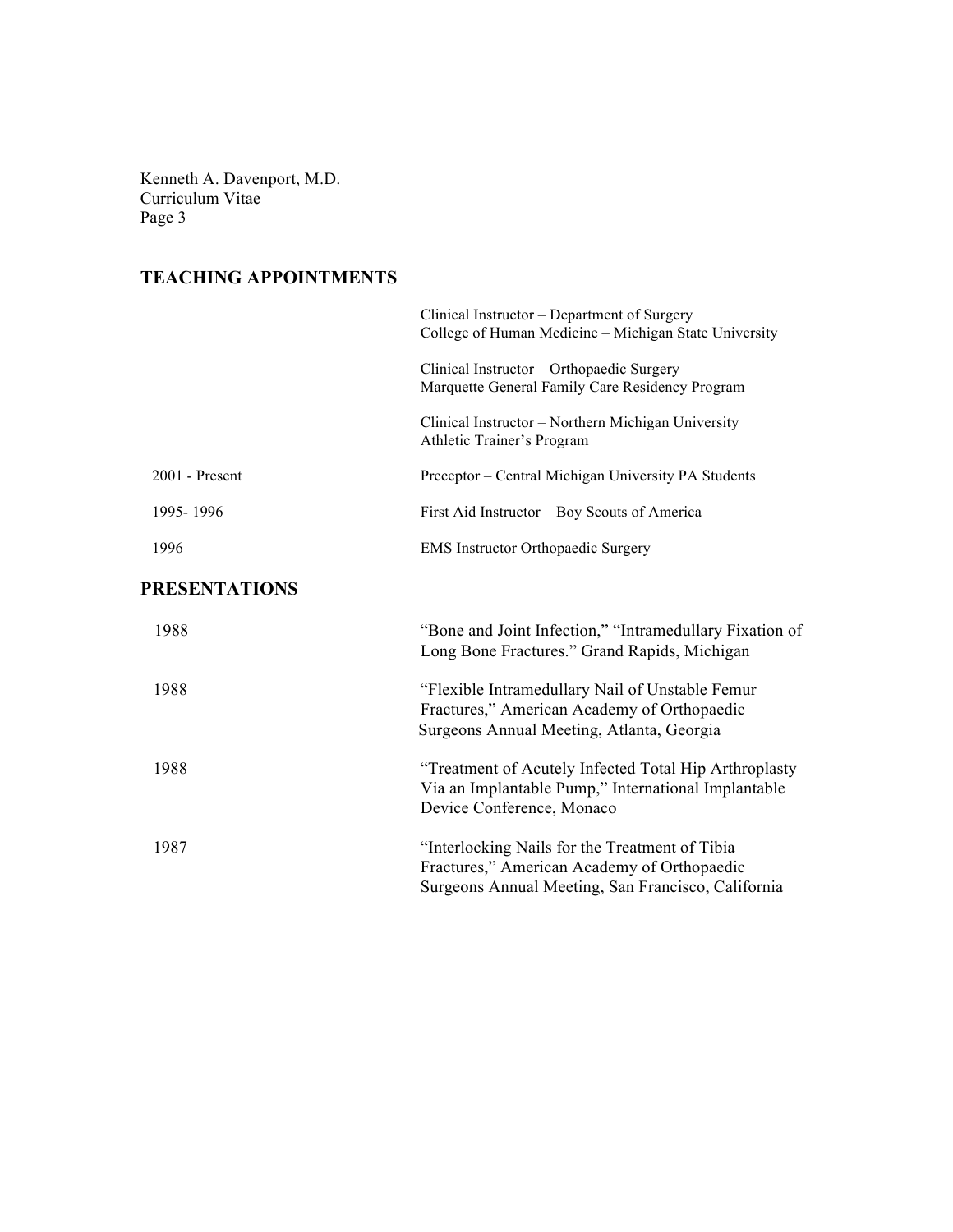## **PRESENTATIONS**

(Continued)

| 1987 | "Femoral Neck Fractures," Hip Symposium,<br>Marquette, MI                                                                                                                                  |
|------|--------------------------------------------------------------------------------------------------------------------------------------------------------------------------------------------|
| 1987 | "Flexible Intramedullary Nailing," Orthopaedic Nurses<br>Meeting, Marquette, Michigan                                                                                                      |
| 1987 | "Flexible Intramedullary Nailing of Long Bone<br>Fractures," Third Annual International Orthopaedic<br>Summer Symposium, Neenah, Wisconsin                                                 |
| 1987 | "Local antibiotic delivery Via an Implantable Pump<br>in the Treatment of osteomyelitis," American Academy<br>of Orthopaedic Surgeons Annual Meeting, San<br>Francisco, CA                 |
| 1987 | Poster Exhibit, "Local Antibiotic Delivery Via an<br>Implantable Pump in the Treatment of Osteomyelitis,"<br>American Academy of Orthopaedic Surgeons Annual<br>Meeting, San Francisco, CA |
| 1987 | "Stability of Patella Fracture Fixation Protected with a<br>Neutralization Cable," American Academy of<br>Orthopaedic Surgeons Annual Meeting, San Francisco,<br>California                |
| 1986 | "Enter Rod Fixation of Subtrochanteric Fractures,"<br>American Academy of Orthopaedic Surgeons Annual<br>Meeting, New Orleans, LA (Listed in Orthopaedic<br>Transactions)                  |
| 1986 | "Ender Rod Fixation of Tibia Fractures," American<br>Academy of Orthopaedic Surgeons Annual Meeting,<br>New Orleans, LA (Listed in Orthopaedic Transactions)                               |
| 1986 | Poster Exhibit, "Ender Rod Fixation of Subtrochanteric<br>Fractures," American Academy of Orthopaedic<br>Surgeons Annual Meeting, New Orleans, LA                                          |
| 1986 | "Vascular Injuries Associated with Extremity Trauma,"<br>Chicago Trauma Society                                                                                                            |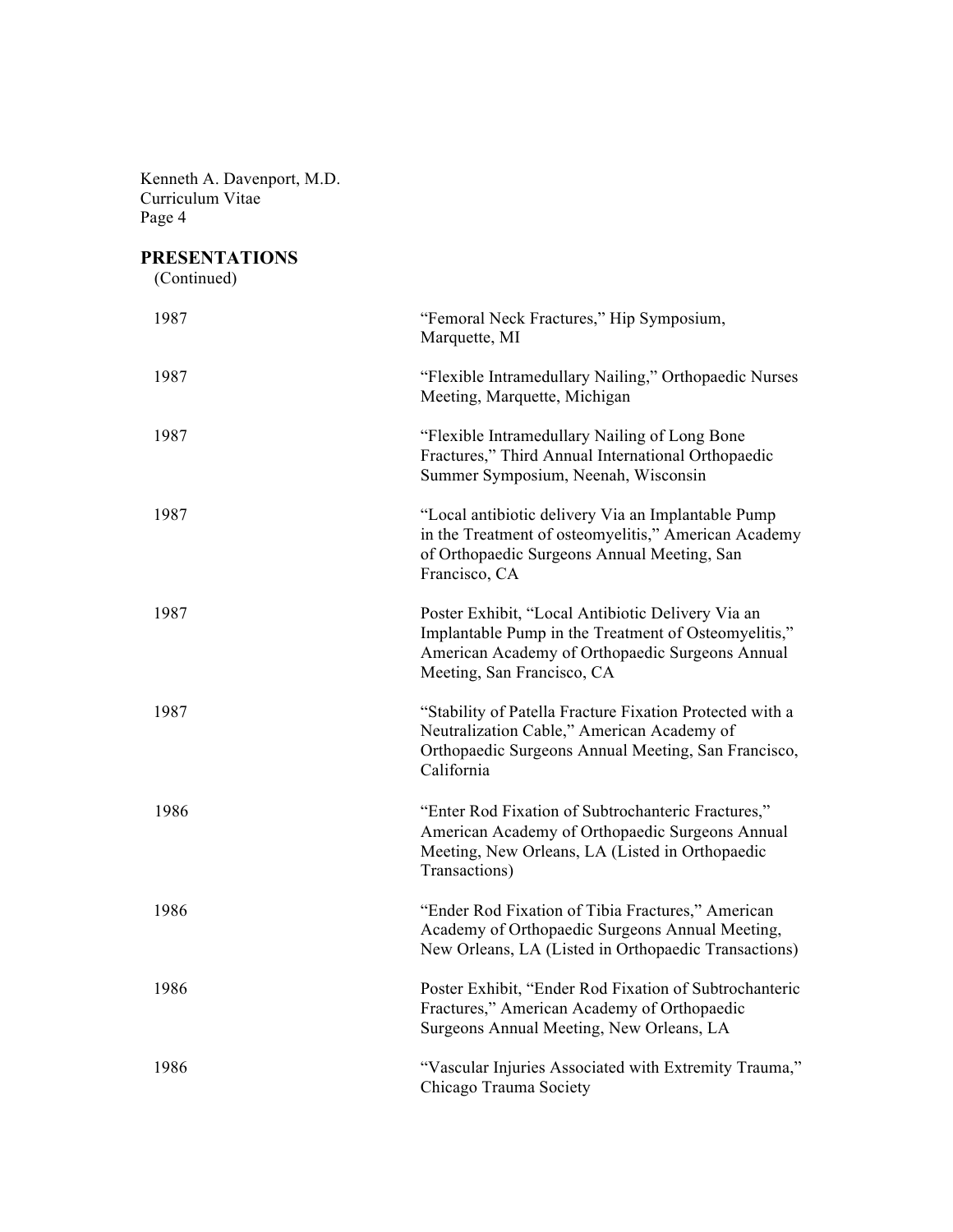#### **PRESENTATIONS**

(Continued)

 1982 "Flexible Intramedullary Fixation of Distal Third Tibia Fractures," American Academy of Orthopaedic Surgeons Annual Meeting New Orleans, LA (Listed in Orthopaedic Transactions)

#### **BIBLIOGRAPHY**

- 01. Meyer, Joseph P., Davenport, Kenneth, and Flanigan, D. Preston: Penetrating Extremity Trauma, Trauma Quarterly, August 1985:65 – 79
- 02. Dobozi, William and Davenport, Kenneth: Ender Rod Fixation of Subtrochanteric Fractures, CORR, No. 212, November 1986:68 – 78.
- 03. Davenport, Kenneth and Schlamberg, Edward: Open Reduction and Internal Fixation of Calcaneus Fracture, J. Trauma, Vol. 8, No 4, April, 1988:510 – 516.
- 04. Mann, David C., Davenport, Kenneth, and Weddington, Joel: Ender Nailing of Femoral Shaft Fractures in Adolescents, J. Ped Ortho, Vol. 6, No. 6, November  $1986:651 - 655$ .
- 05. Perry, C.R., Ritterbusch, J.K., Rice, S.H., Davenport, K., and Burdge, R.E.: Antibiotics Delivered by an Implantable Drug Pump: A New Application for Treating Osteomyelitis, American Journal of Medicine, Vol. 80, Suppl. 6B, June, 1986:222-227.
- 06. Perry, C. R., Davenport, K., and Voss, M.: Local Delivery of Antibiotics via an Implantable Pump in the Treatment of Osteomyelitis, CORR (Accepted for Publication).
- 07. Perry, C.R., and Davenport, Kenneth: Stability of Patella fracture Fixation Protected with a Neutralization Cable, (Submitted for publication, JBJS).
- 08. Perry, C.R., Davenport, K., and Voss, M.: Local Delivery of Antibiotics via an Implantable Pump in the Treatment of Osteomyelitis, Ensminger, W.D. and Selam, J.L. (Eds): Infusion systems in Medicine. Mount Kisco, NY, Futura Publishing Co., Inc. 1987.
- 09. Davenport, K., and Traina, S.: Treatment of Acutely Infected Total Joint Arthroplasty with an Implantable Antibiotic Pump, Ensminger, W.D., and Selam, J.L. (Eds): Infusion Systems in Medicine. Mount Kisco, NY, Futura Publishing Co., Inc. 1988.